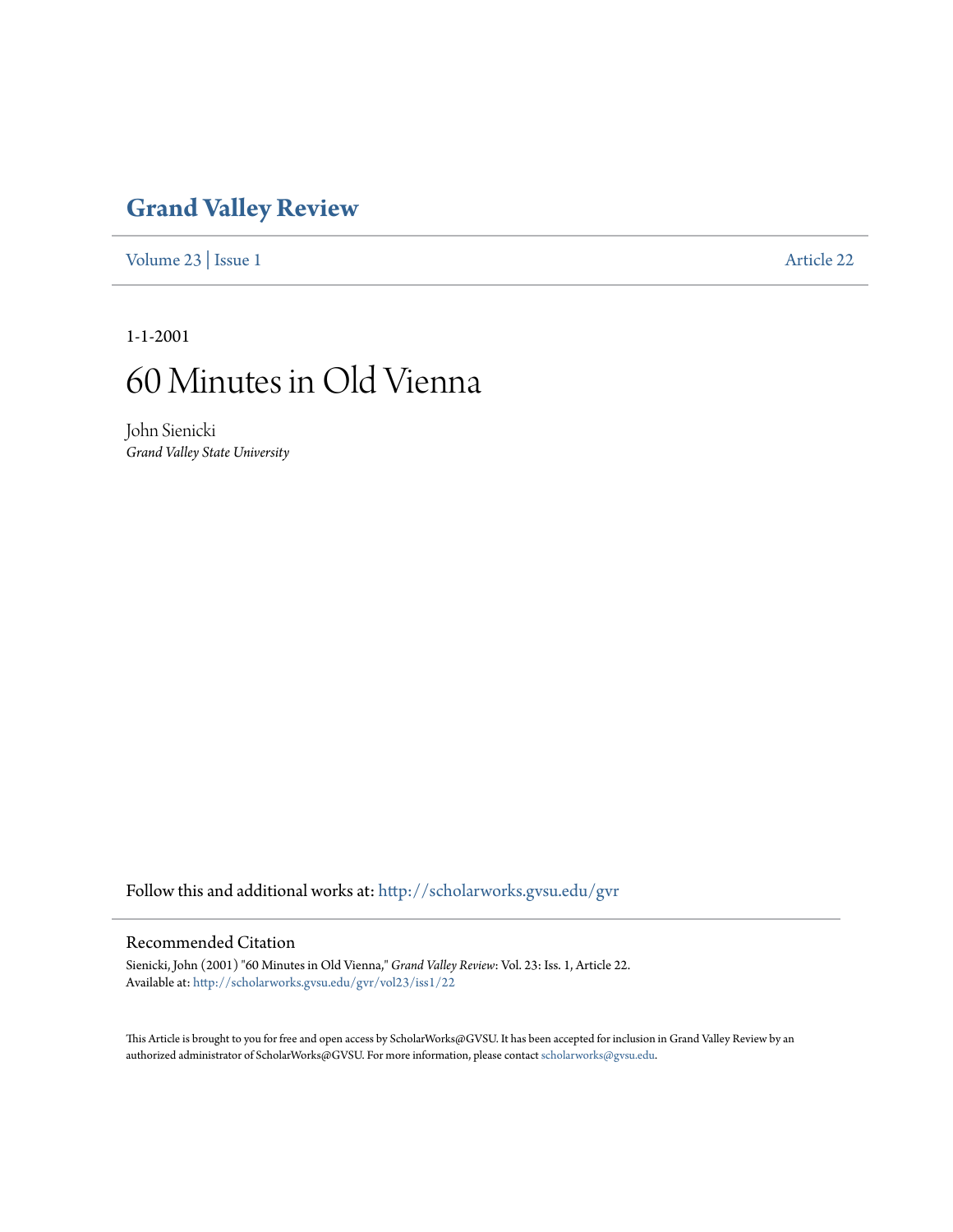# **6o Minutes in Old Vienna**

Sexual Harassment as a Theme in an Enlightened Popular Theater Tradition

The paper you are about to read is is highly<br>Self-referential. It is itself a good example of the problem which is its underlying subject.

Which is more important, a good world, or good stories? If there were, for example, no sex scandals, would we have to invent them?

If there had been no spicy scandals in Vienna two centuries ago, how would I get you interested in the results of my research into something as obscure as the old Vienna Volkstheater?

I'm not going to answer those questions. In fact, one purpose of this case study from the nearly-forgotten past is to suggest that the social issues involved in it are even more complicated than they look.

By now, most of us have noticed that when the people who bring us the news are trying to present the events of the day in such a way as to make a profit-this is perhaps not an ideal arrangement.

One aspect of the problem is, obviously, that a news medium, when run for profit, will tend to adopt a view of the news that is favorable to the interests of those who are willing and able to pay the most for advertising. Another is, just as obviously, that the temptation is strong for a news medium to give its audience what it wants to hear-or more generally, what will catch, and hold, its attention.

A more subtle, but equally dangerous, problem is that, at least in some cases, it may be possible for someone to "own" the news. If you're a baseball fan, you know the litany: "The descriptions and accounts of this game are the property of Major League Baseball and may not be rebroadcast or reproduced in any form without the express written permission of ... " Are the Dead

*John Sienicki is an independent scholar trained in philosophy. For the past several years, he and Lisa Feurzeig, of the GVSU Music Department, have been working, as scholars and performers, on rediscovering the rich popular culture of Austria and Germany from the 1700s and early 1800s. This paper was presented as a lecture/ performance during the Second Annual GVSU Arts and Humanities Faculty Symposium, November 16, 2000. The play scenes were performed by GVSU students Brian Christian, Jon Duley, Katie Fitch, Aaron Velthouse, and Anne Zimmerman.*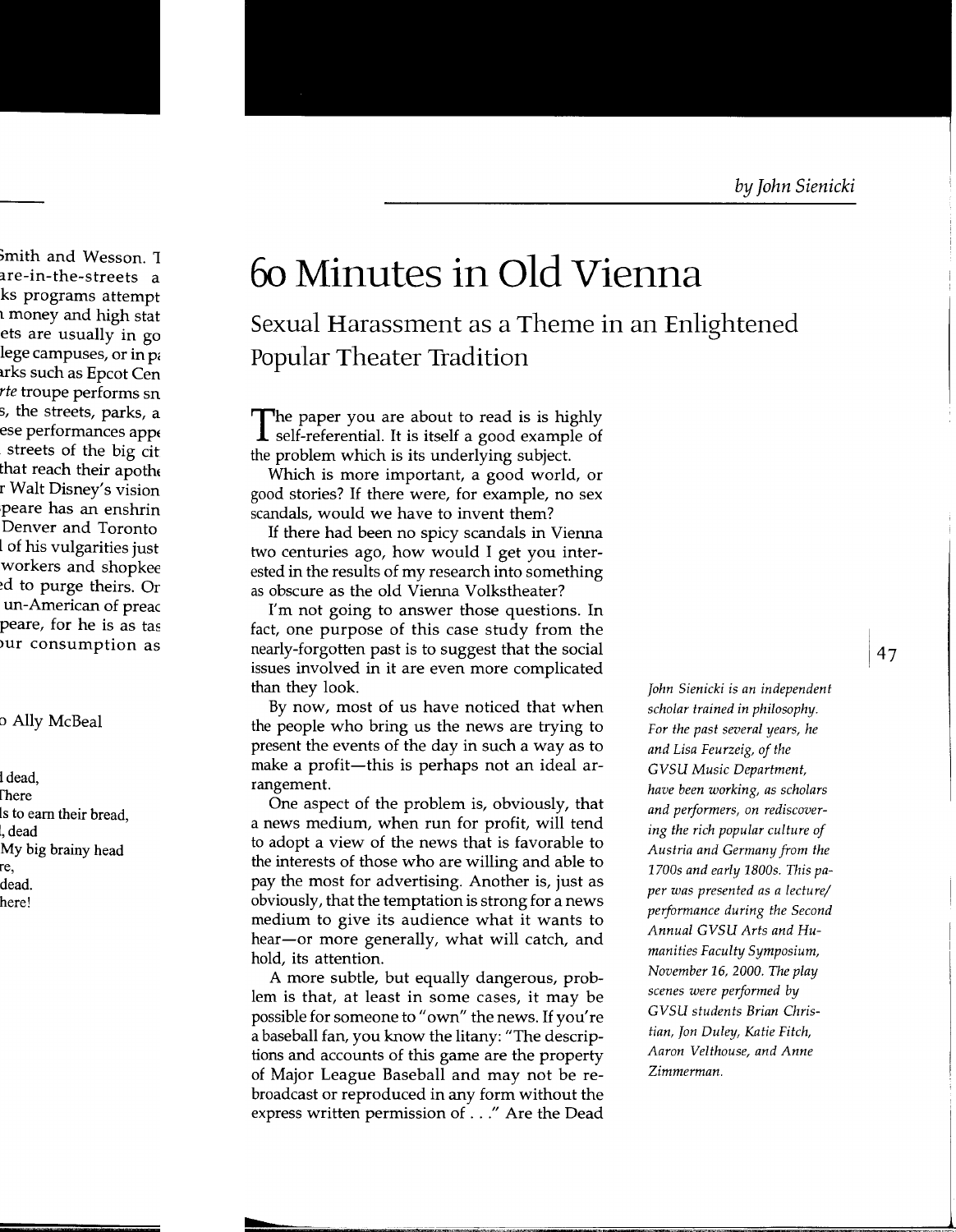#### *John Sienicki*

*Prince Kaunitz, the villain of the piece.* A *real-life Don juan, who had sex with hundreds, perhaps thousands, of young girls, but he had to pay for* it



Sea Scrolls private property? If some of the letters in the possession of the Wagner family, such as those from Adolf Hitler, may affect our understanding of history, and seriously affect our willingness to support their Bayreuth opera festival, should the public have the right to read them?

And now that GVSU, like the Olympic Games, has an Official Soft Drink, how far off is the day when some bright young government official (inspired perhaps by Larry Beinhart's novel *American Hero,* which has already inspired the film *Wag the Dog)* will try to rearrange the law so that the national debt can be reduced by auctioning off the exclusive broadcast rights to a war?

But let's not talk about that. An idea, once placed in circulation, can go from outrageous to possible very quickly.

One particularly good place to study problems like these is in the phenomenon of investigative reporting, the idea of which is to expose abuses, presumably so that they can be corrected. But it could be argued that this only works because abuses are fun. For the audience to hear stories about, that is.

Not long ago, I lived in a middle-American town where the local newspaper, when covering a sex-crime story, often would list all of the charges against the accused, in loving detail. Is there really such a thing as "conspiracy to commit oral copulation"? And why do we need to know this?

News media are a fairly recent invention in Austrian history. The Habsburg government closely controlled the dissemination of information until well into the 19th century. There were some brief periods of liberalization, but, before 1848, the government always concluded, rather quickly, that those experiments were failures.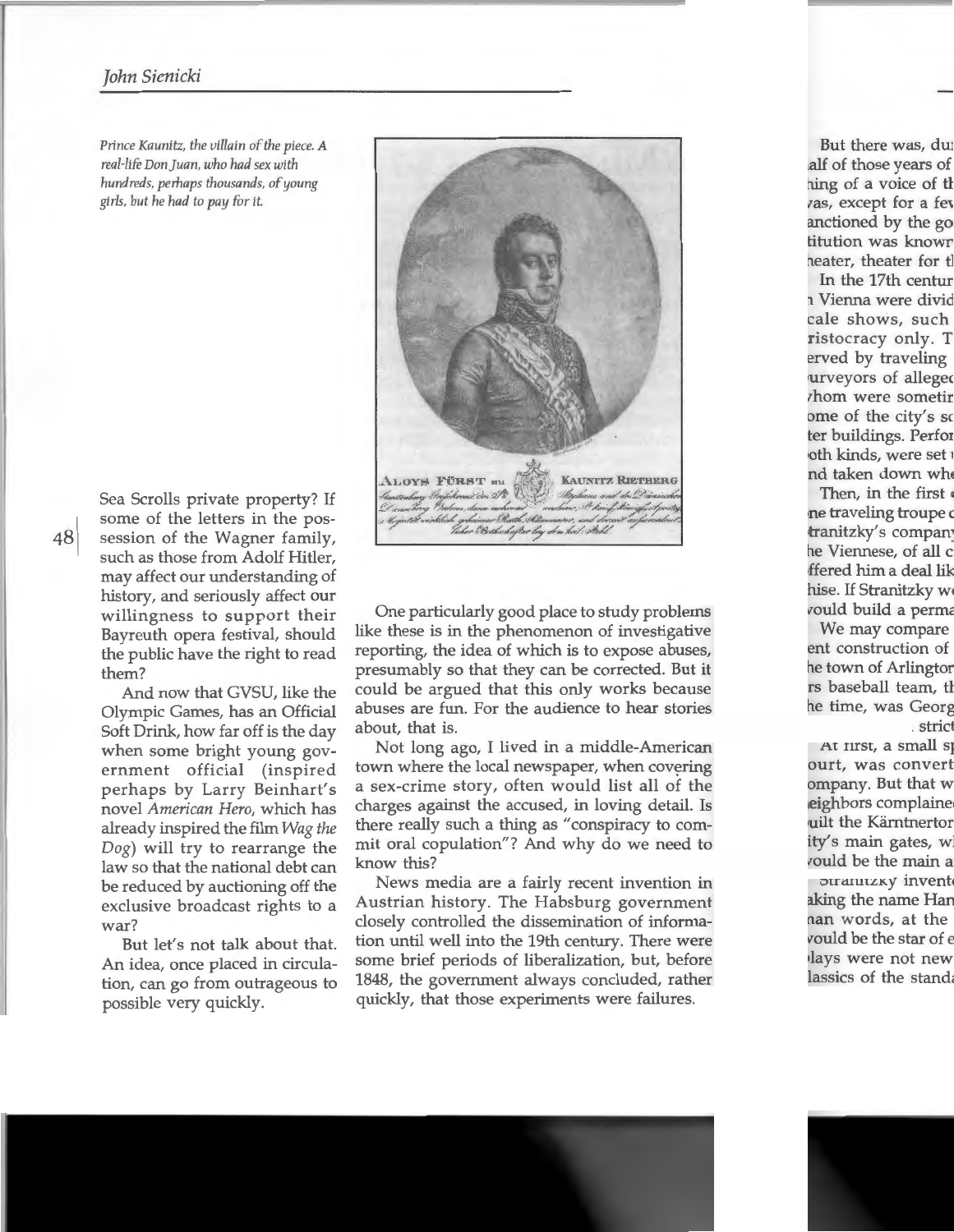But there was, during the final century and a half of those years of rampant absolutism, something of a voice of the people in Vienna, which was, except for a few brief periods of reaction, sanctioned by the government. This peculiar institution was known as Volkstheater-popular theater, theater for the people.

In the 17th century, theatrical entertainments in Vienna were divided along class lines. Largescale shows, such as operas, were for the aristocracy only. The common people were served by traveling companies of players (and purveyors of alleged medicines, etc.), some of whom were sometimes allowed to perform in some of the city's squares. There were no theater buildings. Performance spaces, for shows of both kinds, were set up when they were needed, and taken down when they weren't.

Then, in the first decade of the 18th century, one traveling troupe changed all that. Josef Anton Stranitzky's company struck such a chord with the Viennese, of all classes, that the government offered him a deal like a present-day sports franchise. If Stranitzky would stay in Vienna, the city would build a permanent theater.

We may compare this, for example, to the recent construction of a \$200 million stadium by the town of Arlington, Texas, for the Texas Rangers baseball team, the front man for which, at the time, was George W. Bush. But Stranitzky earned his deal strictly on talent.

At first, a small sports arena, an indoor ballcourt, was converted into a theater for his company. But that wasn't good enough, and the neighbors complained. So in 1710 the goverment built the Karntnertor Theater, next to one of the city's main gates, where Stranitzky's company would be the main attraction until the 1760s.

Stranitzky invented a character for himself, taking the name Hanswurst (one of several German words, at the time, for "doofus"), who would be the star of every one of his plays. These plays were not new. Some of the shows were classics of the standard traveling-troupe repertoire, such as, versions of the Faust and Don Juan stories. Others were adaptations of some of those



*One of the earliest contemporary depictions of the great Stranitzky as Hanswurst, emphasizing the famous green hat, and the equally famous backside.* 

elaborate plays and operas that the aristocrats were reserving for themselves. But giving Hanswurst a part in the show created quite a different perspective on a familiar story.

We don't know most of what Stranitzky's Hanswurst said and did because most of his lines and actions were not written into the script. The ability to improvise was an essential part of who he was.

Hanswurst is usually a servant. Although he's much more clever than most, he's one of the common people. He represents common sense, in a world that has descended into heroism, vir-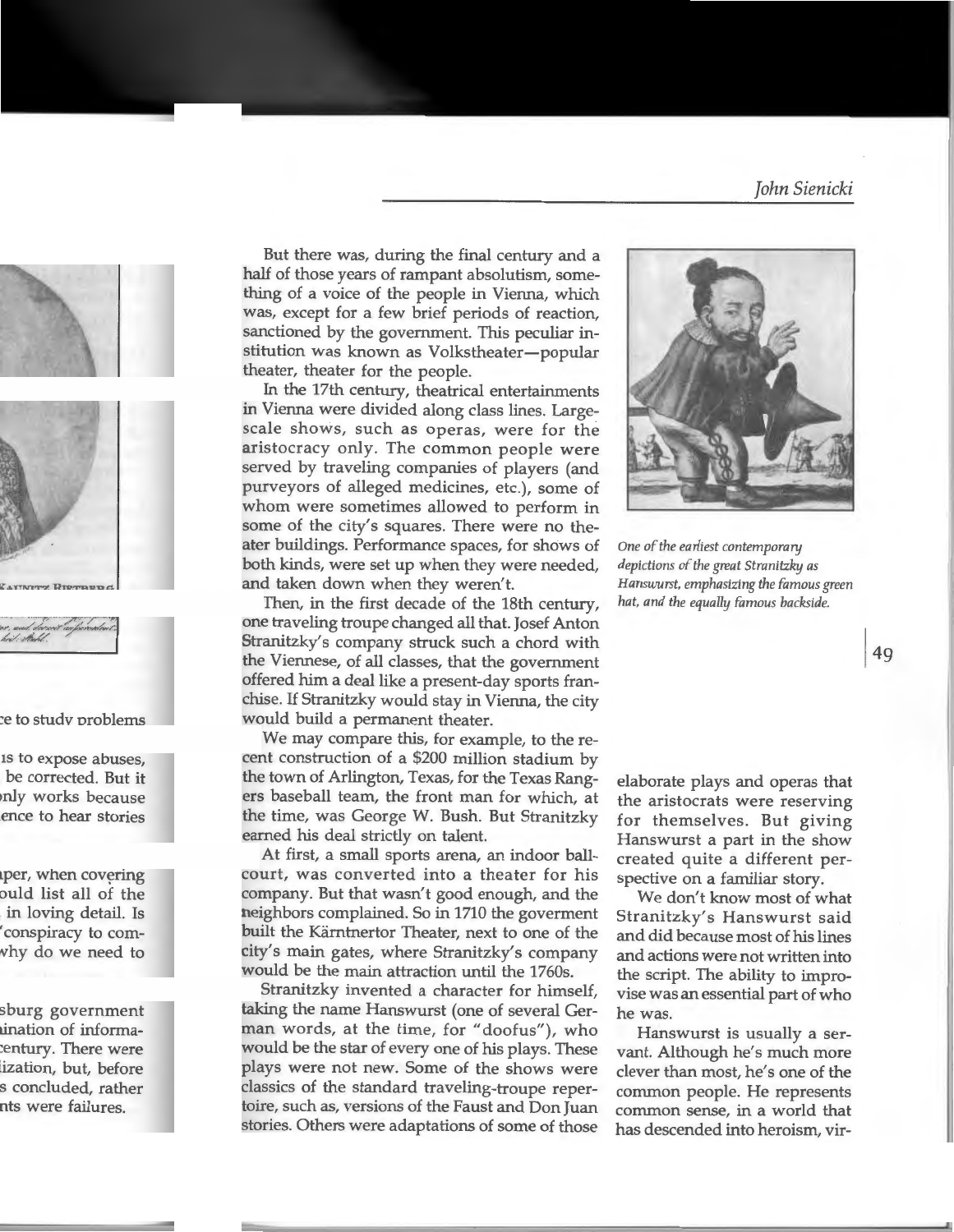tue, and sundry other theatricalities that ordinary people can't afford to indulge in.

He is also just plain gross and/ or obscene. For instance, one of his characteristic moves is to drop his pants-but only when necessary. When Hanswurst moons someone, it's always someone who deserves to be mooned.

In other words, Stranitzky, as Hanswurst, did on stage a lot of things that most people wished they could do in real life but knew they couldn't. The spirit of Vienna lived vicariously through him. And two Kaisers (Josef and Karl, the two sons of Leopold) wisely let it happen.

Stranitzky died a rich man, in 1726. In the next generation, his successor as Hanswurst and as the manager of the company, Gottfried Prehauser, was an accomplished and polished performer. Maybe too polished. But in 1737, Prehauser hired a young actor named Josef Felix von Kurz who knew how to take full advantage of this forum for improvisation as an outlet for social commentary.

At the time, there were no newspapers in Vienna worthy of the name. Under the influence of Kurz's character Bernardon, the theater became the closest thing Vienna had to an editorial page. Kurz was so effective that when Karl's daughter Maria Theresia inherited the government of Austria in 1740, she tried to shut him down. Finally, in 1752, a decree was issued banning all improvisation from the theater.

The playwrights resorted to writing out their plays completely. That is good for scholars since it means there is more of the evidence needed for study after that date, but it put a serious damper on references to current events. Austria's playwriting genius of the mid-century, Philipp Hafner, wrote a memorable string of plays in the early 1760s, which dramatized, in general terms, some of the main social conflicts of the day. But Hafner died in 1764 at age 29, leaving Maria Theresia and her advisers in full possession of Austria's moral battlefield.

The Pax Theresiana would not last long. You just can't keep a good people down.

In the 1780s, Friedrich Schiller was not yet one of the canonical classics of German literature. He was a young playwright, in his 20s, who was on the run, looking for a safe place to stay, because of the reaction of an influential critic to his first play. This critic was the Duke of his native Wiirttemberg, and the reaction was a few days of imprisonment, with the threat of more if Schiller wrote anything else even remotely like *Die Riiuber (The Robbers).* 

Several of the young men in this play, in the first act, discuss the rigidity of the German sociopolitical system, and conclude that, if they live within the rules, they have little to look forward to in life. So they take their destinies into their own hands, and take to the woods, to live like Robin Hood's merry men, as a band of bandits.

The moral of the story is designed to please those in authority. This experiment in alternative lifestyle ends very badly for these 18th-century gang-hangers. But by then, it's too late. The damage to the morals of the audience has already been done. Soon, in every part of Germany, people were singing the song from Act Four, to the tune of "Gaudeamus Igitur."

> Ein freies Leben fuhren wir Ein Leben voller Wonne

A free life we lead A life full of bliss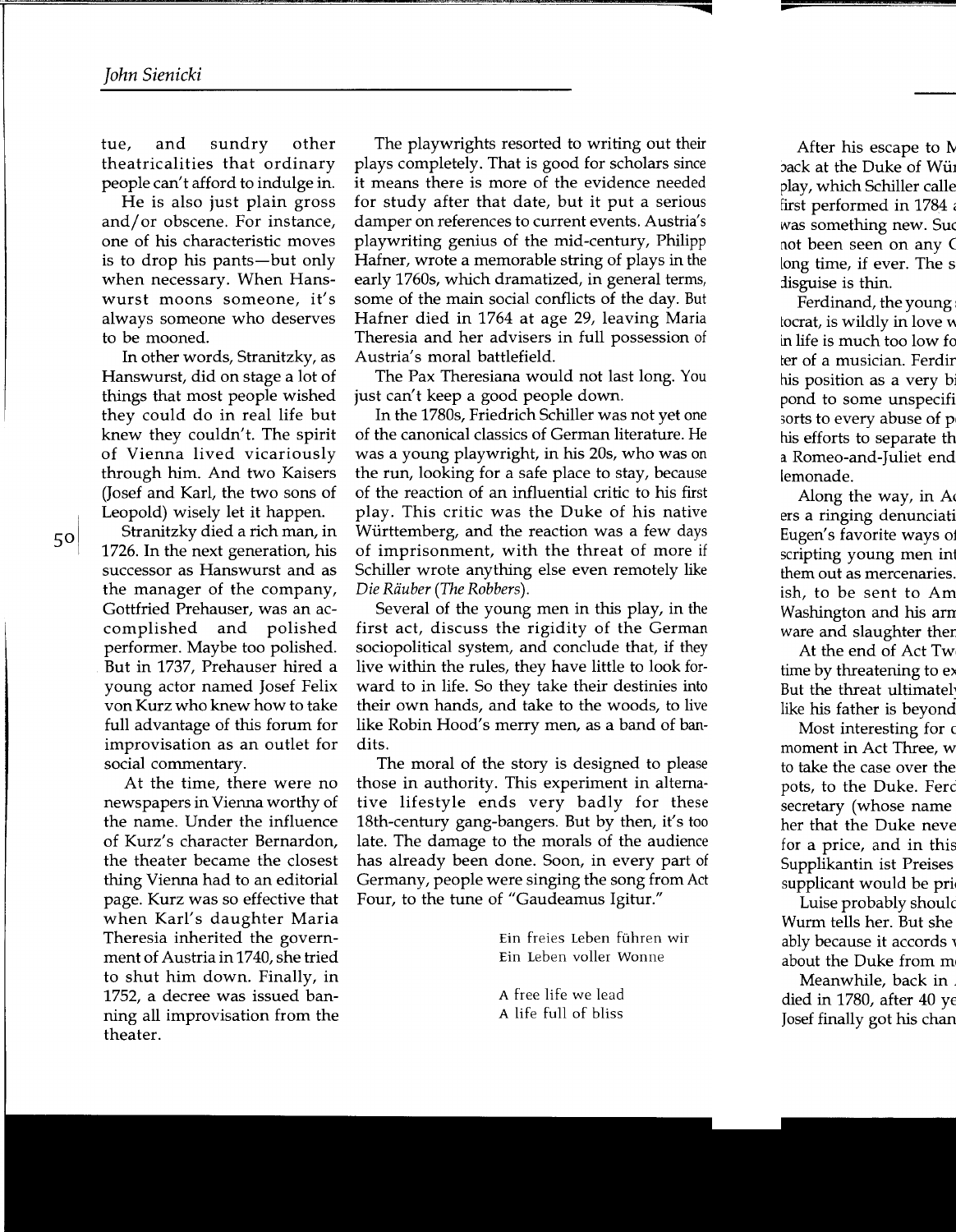After his escape to Mannheim, Schiller shot back at the Duke of Wiirttemberg with his third play, which Schiller called *Luise Millerin,* but was first performed in 178\_4 as *Kabale und Liebe.* This was something new. Such a personal attack had not been seen on any German stage in a very long time, if ever. The story is fictional, but the disguise is thin.

Ferdinand, the young son of an influential aristocrat, is wildly in love with Luise, whose station in life is much too low for him. She is the daughter of a musician. Ferdinand's father, who owes his position as a very big fish in a rather small pond to some unspecified dastardly deeds, resorts to every abuse of power at his command in his efforts to separate the lovers, which leads to a Romeo-and-Juliet ending involving poisoned lemonade.

Along the way, in Act Two, a servant delivers a ringing denunciation of one of Duke Carl Eugen's favorite ways of raising money, by conscripting young men into his army and renting them out as mercenaries. For instance, to the British, to be sent to America, so that George Washington and his army could cross the Delaware and slaughter them.

At the end of Act Two, Ferdinand buys some time by threatening to expose his father's crimes. But the threat ultimately does no good. A man like his father is beyond all hope of reform.

Most interesting for our present purpose is a moment in Act Three, when Luise is threatening to take the case over the head of these local despots, to the Duke. Ferdinand's father's sleazy secretary (whose name is Wurm) insinuates to her that the Duke never does anything except for a price, and in this instance, "Die schöne Supplikantin ist Preises genug"—"the beautiful supplicant would be price enough".

Luise probably shouldn't believe anything this Wurm tells her. But she does believe it, presumably because it accords with what she has heard about the Duke from more reliable sources.

Meanwhile, back in Austria, Maria Theresia died in 1780, after 40 years of rule, and her son Josef finally got his chance to take over. His taste



*One man from the country is more than a* 5 I *match for two city boys,* in Der 1}'ro1er Wastel *( 1796!.*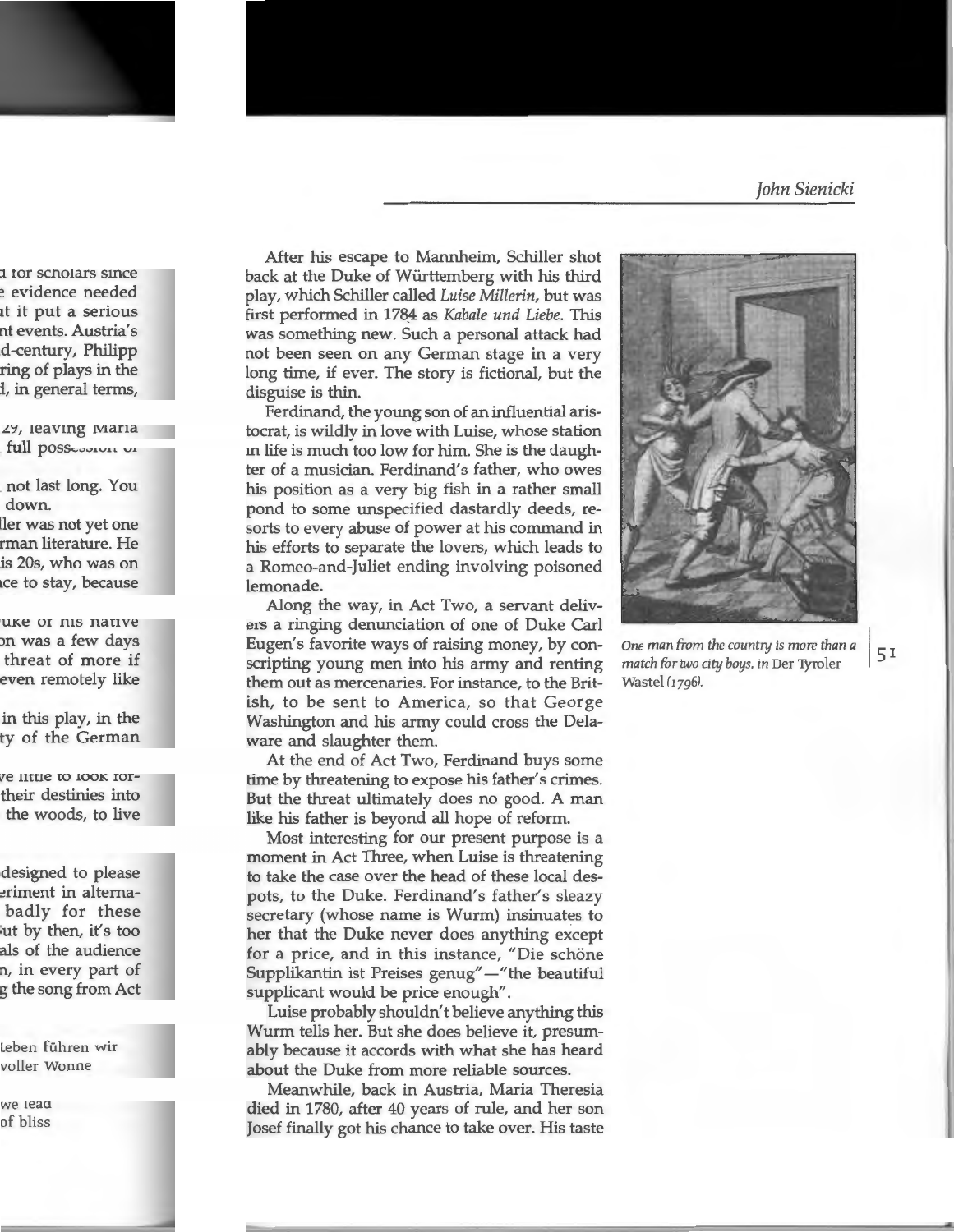

*The new Hanswu rst fo r a somewhat more civilized time. j ohann LaRoche as Kaspar; in* Die Schwestem von Prag *(I 7941.At the end of the play, Kaspar is one of the men who puts on a dress and tries to convince everyone he's the "real" sister from Prague.* 

in government was somewhat different from his mother's. Just how different is a matter of dispute among historians. But his view of the theater was certainly not hers. During his ten years as the head of the Habsburg family, three theaters were built in the suburban districts of Vienna, just outside the city walls, for the purpose of bringing the Hanswurst tradition, which had in the meantime spread all across the entire German-speaking world, back to its source.

On the other hand, it was also Josef who authorized Austria's first system of secret police. It was important to him to find out what his people were really thinking, by any means necessary.

These theaters were financed not with public money, but by theater men, who were granted licenses by Josef's government, out of their own pockets (and the pockets of their friends, fathersin-law, etc.). So commercial success would be more of a pressing issue for these entrepreneurs than it had been for Stranitzky and Prehauser.

One of these enterprises, the Theater in the Leopoldstadt, had an actor named Johann LaRoche, whose character Kaspar quickly became so awesomely popular that he was regarded as the embodiment of the spirit of Vienna of his age, just as Stranitzky's Hanswurst had been several decades before. (Käsperle is, to this day, still a folk hero in Vienna, as the star of puppet shows for children.)

But Kaspar was by no means the whole show. In 1786, the Leopoldstadt added to its permanent staff a playwright from Wiirttemberg who was even younger than Schiller. Karl Friedrich Hensler had studied in at least one German university (the evidence is unclear), and he was well steeped in the dramatic works of Lessing, Goethe, and Schiller.

Either Hensler left home with almost as big a chip on his shoulder as Schiller, or maybe he was just trying to make a name for himself. But in any case, he brought the style of *Kabale und Liebe*  to Vienna. In the 1790s, he would find a style of his own, and write some major hit plays. But in his first few years at the Leopoldstadt, he wrote a string of Schilleresque shows that featured honest common people as heroes, battling against the injustices done to them by officials and aristocrats.

Hensler scored his first big success in 1790 by moving the scene of his action to the exotic east, in a mock-heroic comedy called *Das Sonnenfest der Braminen (The Sun-Festival of the Brahmins).* The plot turns around the old device (which wasn't so old then) of a maiden, scheduled to be sacrificed to the gods, who doesn't think this is such a great honor.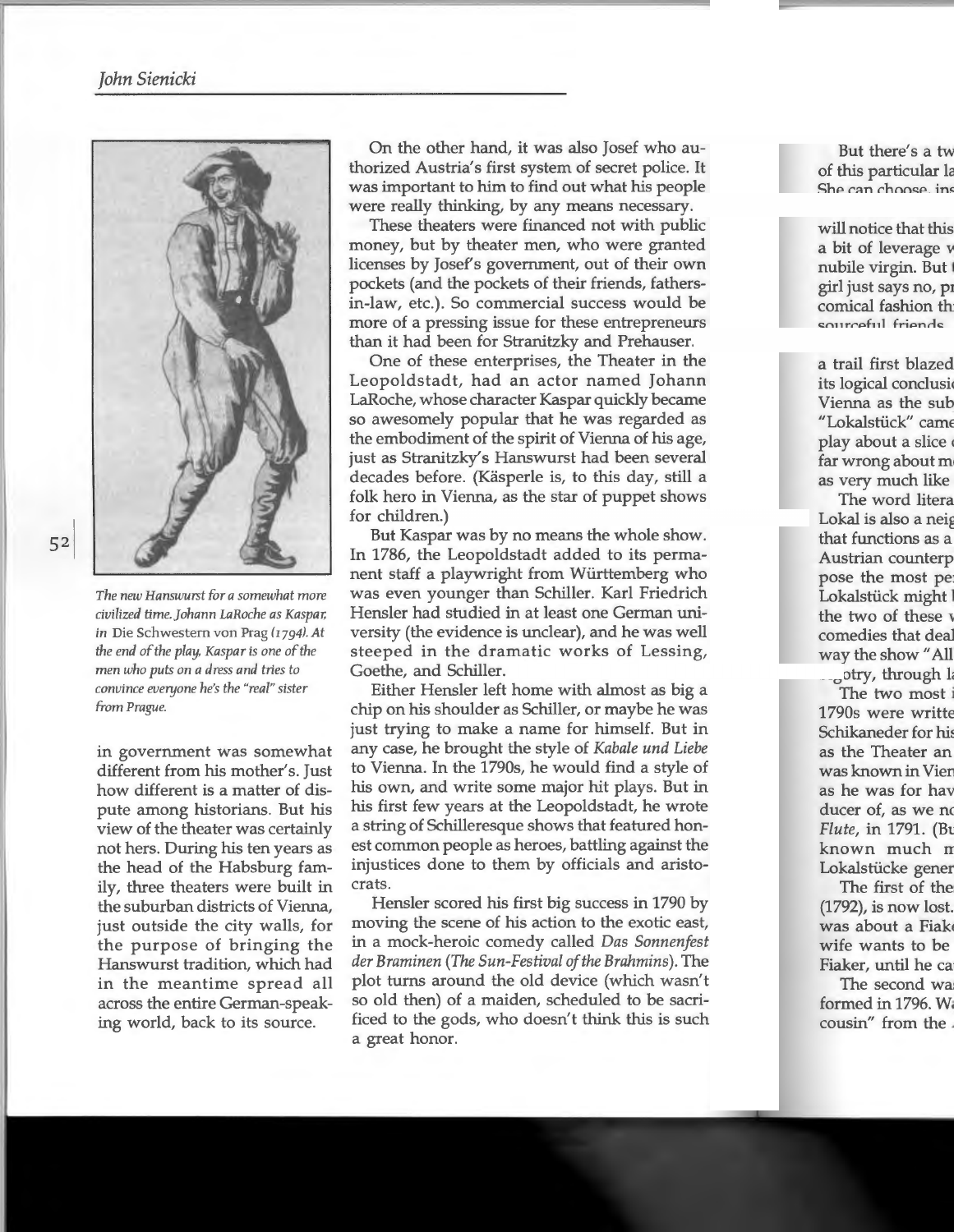But there's a twist. According to the customs of this particular land, there is a way out for her. She can choose, instead, to marry the high priest.

Hensler makes quite sure that the audience will notice that this rule gives the high priest quite a bit of leverage when his eye is attracted by a nubile virgin. But the point is not overdone. The girl just says no, preferring to be rescued in most comical fashion through the scheming of her resourceful friends.

In the 1790s, the suburban theaters, following a trail first blazed by Prehauser and Hafner to its logical conclusion, focused more and more on Vienna as the subject of their shows. The term "Lokalstiick" carne into common use to denote a play about a slice of Viennese life. You won't go far wrong about most of them if you picture them as very much like our modern TV sit-coms.

The word literally means "local-piece." But a Lokal is also a neighborhood bar, the kind of bar that functions as a social center, a clubhouse, the Austrian counterpart of a British pub. So I suppose the most perfect American example of a Lokalstiick might be the TV show "Cheers." But the two of these we will look into below were comedies that dealt with serious matters like the way the show "All In The Family" fought against bigotry, through laughter, in the 1970s.

The two most important Lokalstiicke of the 1790s were written by the mercurial Emanuel Schikaneder for his Freihaus Theater (also known as the Theater an der Wieden). In his time, he was known in Vienna as much for these two plays as he was for having been the writer and producer of, as we now think of it, Mozart's *Magic Flute,* in 1791. (But outside of Austria, he was known much more for *The Magic Flute.*  Lokalstiicke generally don't travel well.)

The first of these, entitled *Die Fiaker in Wien*  (1792), is now lost. All we know about it is that it was about a Fiaker, a horse-cab driver, whose wife wants to be more than just the wife of a Fiaker, until he catches her at it.

The second was *Der Tyroler Waste[,* first performed in 1796. Wastel is the proverbial "country cousin" from the Alps who comes to Vienna to



*The country cousins dance their way through a proper Viennese drawing-room,* I in Der Tyroler Wastel. 53

visit his brother and to show his new young second wife a good time in the big city. But things in his brother's family are a mess when they get there, so Wastel and Liese! have to use their country common sense to set things right.

Wastel's brother is having problems with his second wife, who is, among other things, playing evil stepmother to Wastel's favorite niece. That woman wants to marry Luise off to an old bookkeeper who has a fair amount of money, but she's really doing it just to make Luise miserable.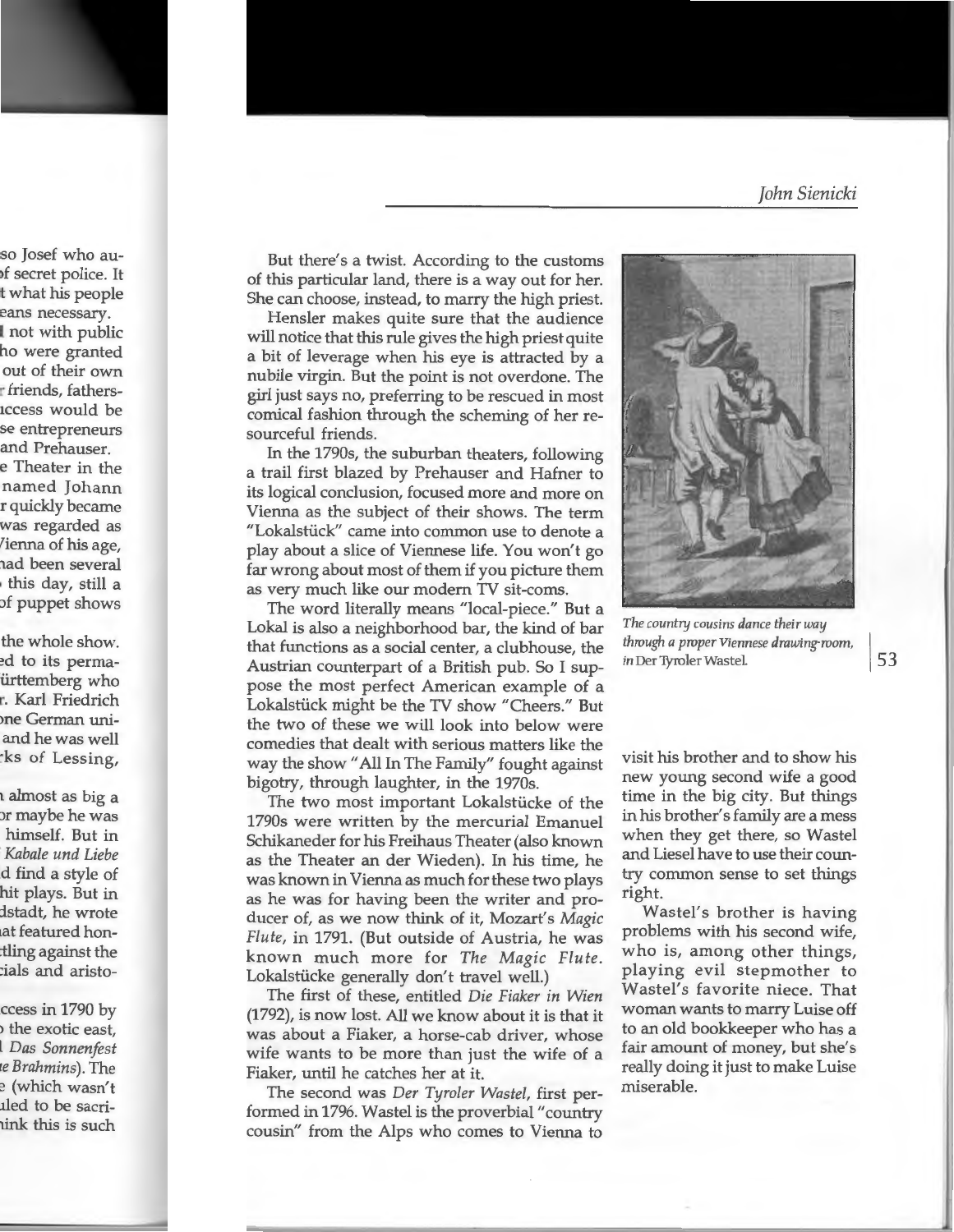

*A contemporary painting of the notorious Spanish dancer Maria Medina, known* in *Vienna by her married name, Madame Vigano. "Two or three pages might be compiled of spicy matter upon the beautiful Mme. Vigano's lavish display of the Venus-like graces and charms ofher exquisite form"* (Thayer's Life of Beethoven, *reu and ed. by Elliott Forbes, Princeton University Press, 1967).*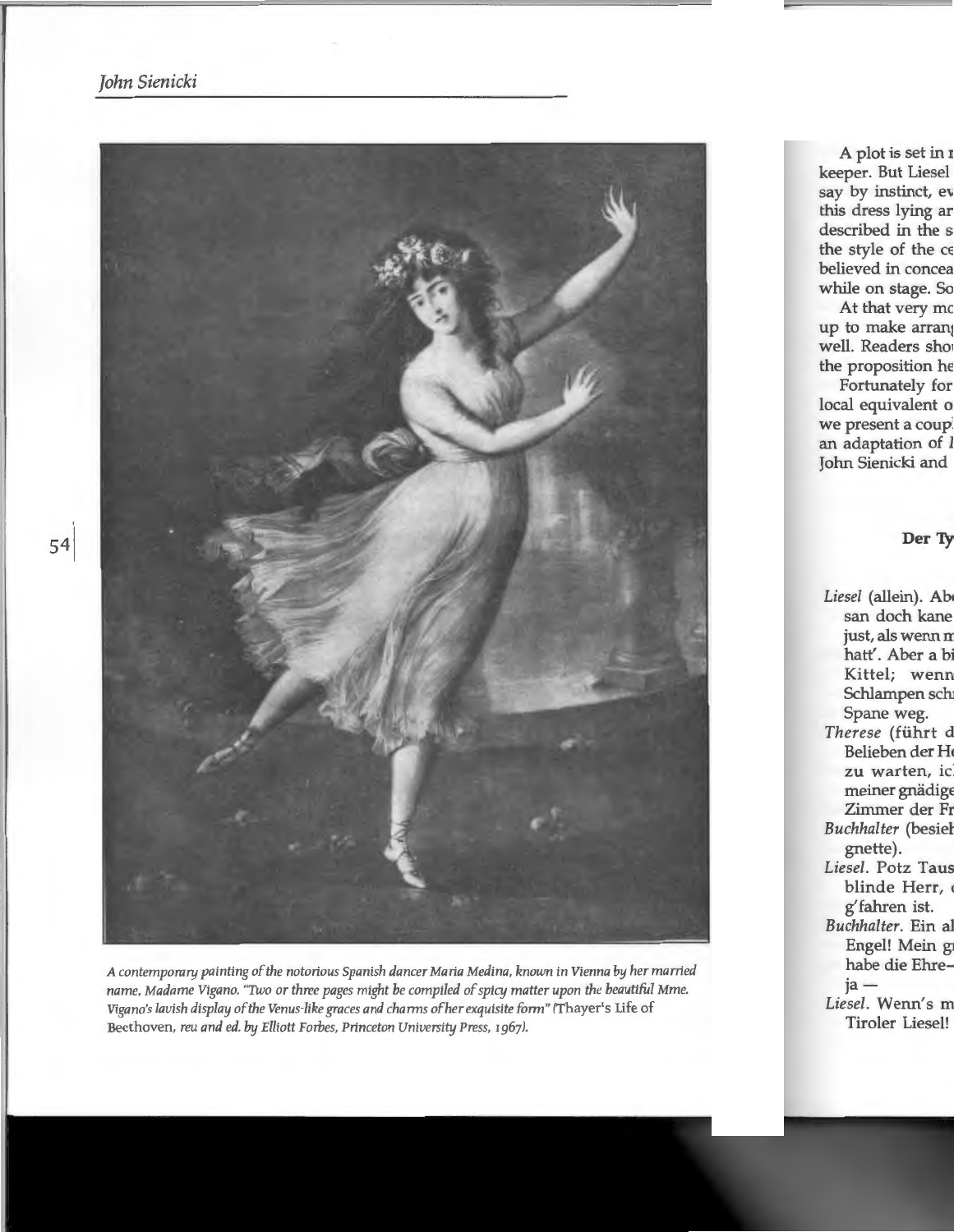A plot is set in motion by the good guys to get rid of the Bookkeeper. But Liesel does the job by accident, or maybe we should say by instinct, even before she hears about the plot. She finds this dress lying around the house that she just can't believe. It's described in the stage directions as a "Viganokleid," a dress in the style of the celebrated ballet dancer Madame Vigano, who believed in concealing the beauty of her body as little as possible while on stage. So, of course, Liesel has to try it on.

At that very moment, this being a play, the Bookkeeper shows up to make arrangements for his wedding. He doesn't see very well. Readers should take particular note of the exact nature of the proposition he makes to her.

Fortunately for translation purposes, in Michigan we have a local equivalent of the Tyrol, more or less. Namely, da U.P. So we present a couple of scenes from Act Three of *Da Yooper Wastel,*  an adaptation of *Der Tyroler Wastel* into English and Yooper by John Sienicki and Lisa Feurzeig

#### Der Tyroler Wastel, *a play by Emanuel Schikaneder (1796)* Act Three, scenes 23-25

- Liesel (allein). Aber die Wiener Weiber san doch kane Narren, das Ding ist just, als wenn man nichts um den Leib hatt'. Aber a bißl z'lang wär mir der Kittel; wenn's mei war', den Schlampen schnitt i' gleich um a paar Spane weg.
- *Therese* (fiihrt den Buchhalter ein). Belieben der Herr Buchhalter nur hier zu warten, ich werde es sogleich meiner gnädigen Frau melden. (In das Zimmer der Frau ab.)
- *Buchhalter* (besieht Liese! mit der Lorgnette).
- *Liesel.* Potz Tausend, das ist der alte blinde Herr, der mit mi in Prater g' fahren ist.
- *Buchhalter.* Ein allerliebster weiblicher Engel! Mein gnädiges Fräulein-ich habe die Ehre-was Teufel!-Du bist ja-
- *Liesel.* Wenn's mi recht anschaut, die Tiroler Liese!!
- *Liesel* (alone). Yah, dose Grosse Pointe wimin are no fools, da ding is just like ya had nuttin on. But dis frock would be a bit too long fa me; if it was mine, firs ding I'd cut off a couple pieces a dis stuff.
- *Therese* (shows the bookkeeper in). If the Mister Bookkeeper wishes to just wait here, I will announce it to Her Grace My Lady at once.
- *Bookkeeper* (inspects Liesel through his lorgnette).
- *Liesel.* Holy Mackrel, dat is the blind old genlman who gave me da ride ta Belle Isle.
- *Bookkeeper.* A most lovely female angel! My gracious lady  $-$ I have the honor  $$ what the devil! $-Y$ es you are $-$
- *Liesel.* When ya look right at me, da Yooper Liesel!
- *Bookkeeper.* How came you into the house of my bride?
- *Liesel.* I got here on foot.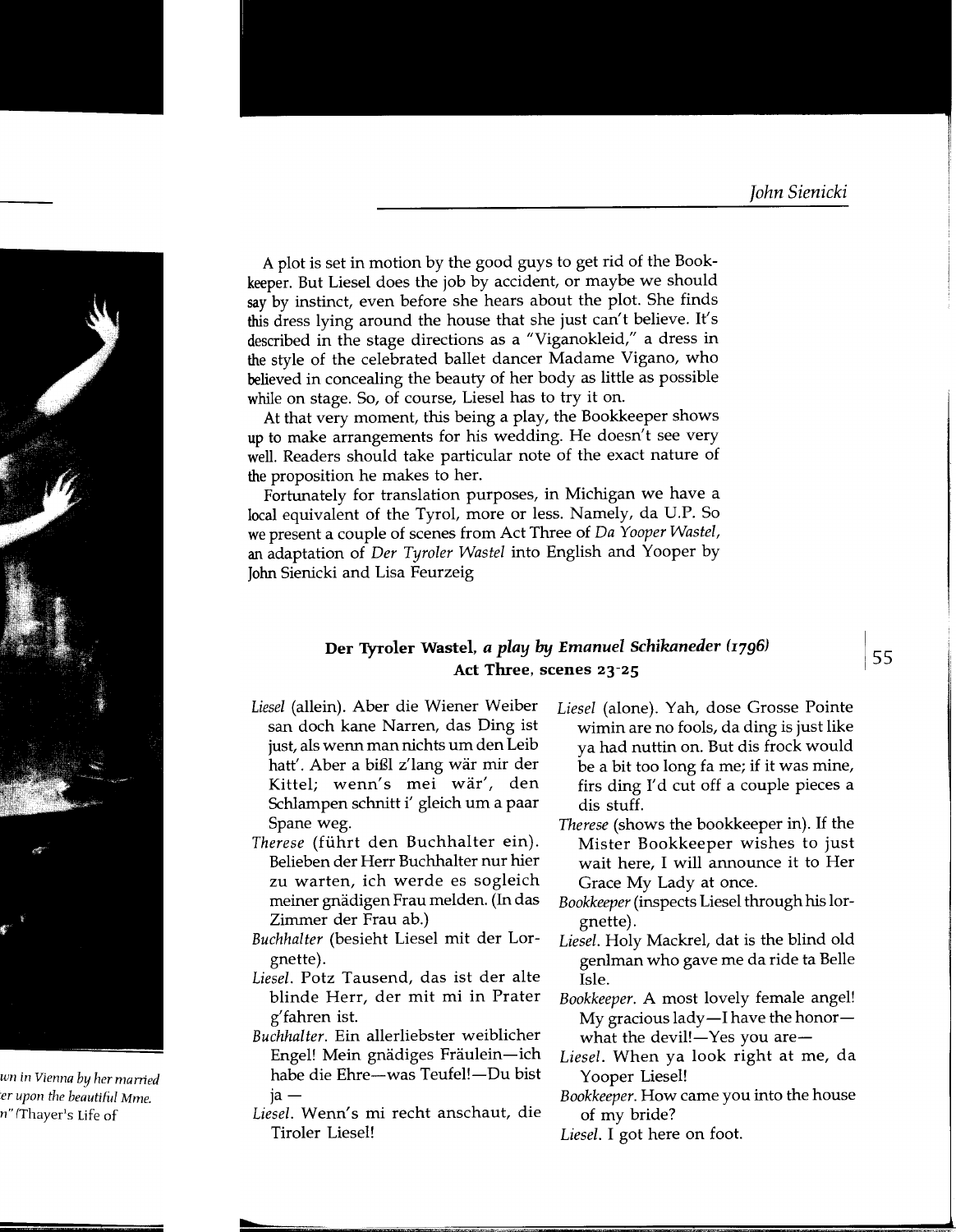*Buchhalter.* Wie kommst du in das Haus meiner Braut?

Liesel. Auf'n Füßen komm' i her.

- *Buchhalter.* Hast du vielleicht Bekanntschaft mit meiner Braut?
- *Liesel.* Was? Du willst noch a Braut kriegen?-Jetzt hör auf oder i lach' dir ins Gesicht!
- *Buchhalter.* Aber was soll denn das Kleid?
- *Liesel.* Das leg' i an, wenn i wieder in Prater geh', daß mi die Mannspersonen immer so anschauen.
- $Buchhalter$ . Das Mädchen ist auch naiv!-Höre, Kind, hättest du keine Lust, dich mit mir in die Verbindung einzulassen?
- *Liesel.* Das versteh' i nit!

56

- *Buchhalter.* Ich will fur deine Versorgung besorgt sein.
- *Liesel.* Das versteh' i schon wieder nit.
- *Buchhalter.* Leben deine Eltern noch? *Liesel.* Na, aber g'habt hab' i amal ane. *Buchhalter.* Ledig bist du auch wohl? *Liesel.* An'bunden bin i nit!
- *Buchhalter.* Du suchst allem Vermuten nach Dienste hier in Wien?

Liesel. Wie's du halt glaubst!

*Buchhalter.* Arm wirst du vermutlich sein? Liesel. Was a Tiroler Mädl braucht!

*Buchhalter.* Madchen, hare meinen Vorschlag!-Alle jahr gebe ich dir 400 Gulden, zwei neue Kleider, frei Quartier.-

Liesel. Und warum gibst du mi das alles? *Buchhalter.* Weil ich dich liebe!

- Liesel. Aber sag' mi, wie's möglich ist, daß du noch verliebt sein kannst?
- *Buchhalter* (kniet nieder). Ich bete dich an!
- *Liesel.* Ha, ha, ha! Das ist zum Totlachen! (Ins Seitenzimmer ab.)
- *Buchhalter* (allein). Hat mich das Alter wirklich so entstaltet? Ja, der Baum ist alt, das seh' ich an der morschen Rinde-tempi passati! Das Madchen hat recht, sie, hol' mich der Geier, hat recht!
- *Bookkeeper.* Have you perhaps acquaintance with my bride?
- *Liesel.* What? Ya think you can catch a bride?-Now stop it or I laugh in yer face!
- *Bookkeeper.* But then what is the meaning of this dress?
- Liesel. O, dat I put on for the nex time I go ta Belle Isle, so the men persons will keep on lookin at me da way dey do.
- *Bookkeeper.* The girl is really naive!—Listen, child, have you no desire to enter into a connection with me?
- *Liesel.* Dat I don' understan!
- *Bookkeeper.* I will take care of taking care of you.
- *Liesel.* Dat I really don' understan.
- *Bookkeeper.* Are your parents still living?
- *Liesel.* Nah, but I had some once.

*Bookkeeper.* You are perhaps unattached?

- *Liesel.* I'm not tied up!
- *Bookkeeper.* You seek, I assume, a position here in Detroit?
- *Liesel.* Like ya wouldn' believe!
- *Bookkeeper.* I suppose you're poor?
- *Liesel.* Yah, what a Yooper mademoiselle needs!
- *Bookkeeper.* Girl, listen to my proposition!-I will give you twelve thousand dollars a year, two new dresses every year, free rent.-
- *Liesel.* And why are ya givin me all this?
- *Bookkeeper.* Because I love you!
- *Liesel.* But tell me, how is it possible that you can still love?
- *Bookkeeper* (kneels down). I worship you!
- *Liesel.* Ha, ha, ha! I am going to die laughing! (exit into side room)

*Bookkeeper* (alone). Has age really so deformed me? Yes, the tree is old, that I can see from the rotting  $bar$ tempi passati! The girl is right, yes, feed me to the vultures, she's right!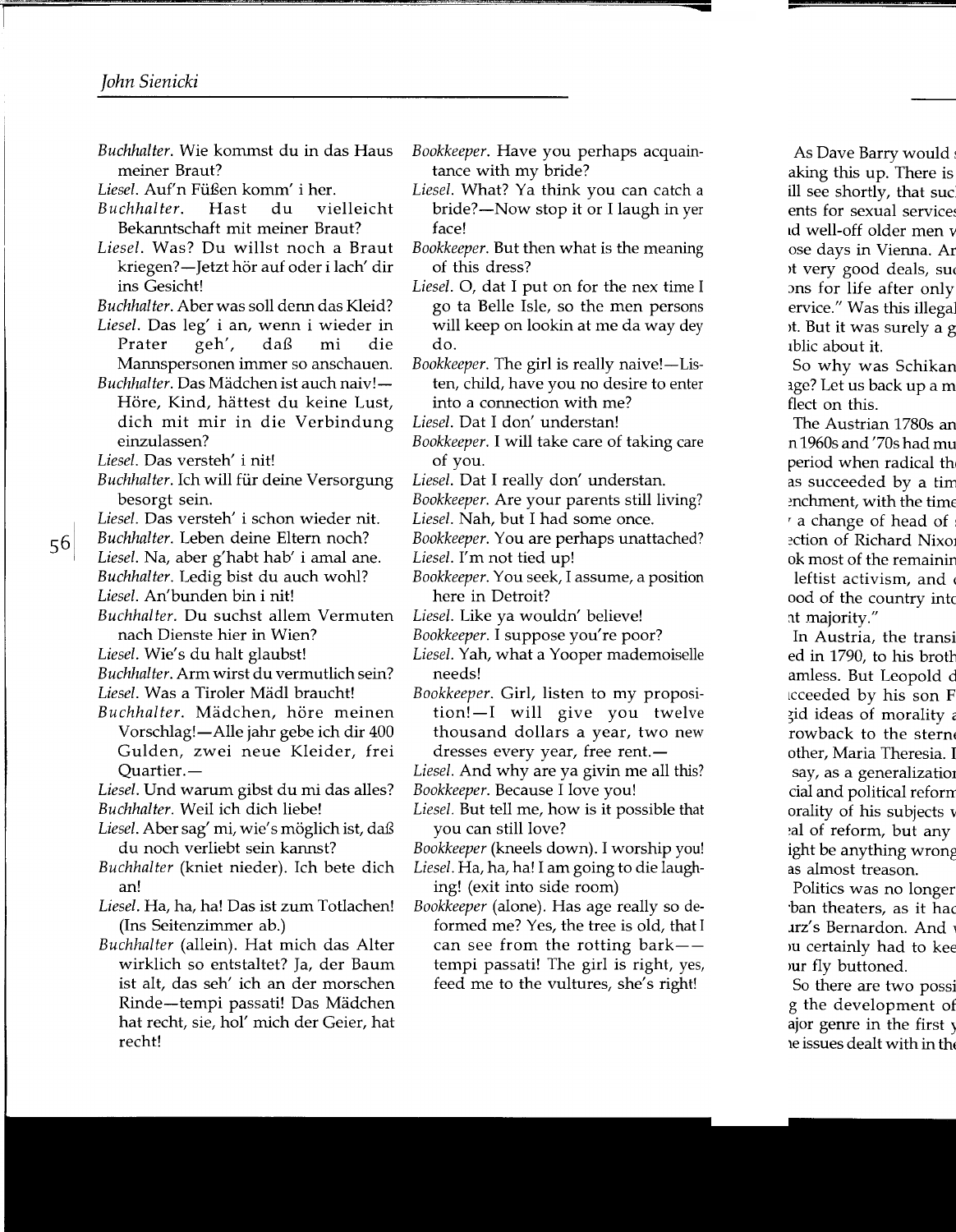As Dave Barry would say, Schikaneder is not making this up. There is other evidence, as we will see shortly, that such contractual arrangements for sexual services between young girls and well-off older men were fairly common in those days in Vienna. And sometimes the girls got very good deals, such as substantial pensions for life after only a couple of years of "service." Was this illegal, you ask? Apparently not. But it was surely a good idea not to be too public about it.

So why was Schikaneder putting this on stage? Let us back up a minute, historically, and reflect on this.

The Austrian 1780s and '90s and the American 1960s and '70s had much in common. In both, a period when radical thoughts were in the air was succeeded by a time of conservative retrenchment, with the time of the change marked by a change of head of state. In America, the election of Richard Nixon as president in 1968 took most of the remaining wind out of the sails of leftist activism, and delivered the general mood of the country into the hands of the "silent majority."

In Austria, the transition from Josef, who died in 1790, to his brother Leopold was fairly seamless. But Leopold died in 1792, and was succeeded by his son Franz, whose narrow, rigid ideas of morality and autocracy were a throwback to the sterner side of his grandmother, Maria Theresia. I don't think it's unfair to say, as a generalization, that Franz's view of social and political reform was that the personal morality of his subjects was in need of a great deal of reform, but any suggestion that there might be anything wrong with the government was almost treason.

Politics was no longer an option in the suburban theaters, as it had been in the days of Kurz's Bernardon. And with Franz in control, you certainly had to keep your pants up and your fly buttoned.

So there are two possible ways of interpreting the development of the Lokalstiick as a major genre in the first years of Franz's reign. The issues dealt with in these comedies can easily



Der Tyroler Was tel: *The Bookkeeper "inspects Liesel through his lorgnette." Obviously the costume designer of this production had a much more modest idea of what a "Viganokleid" should be than Madame Vigano herself did.*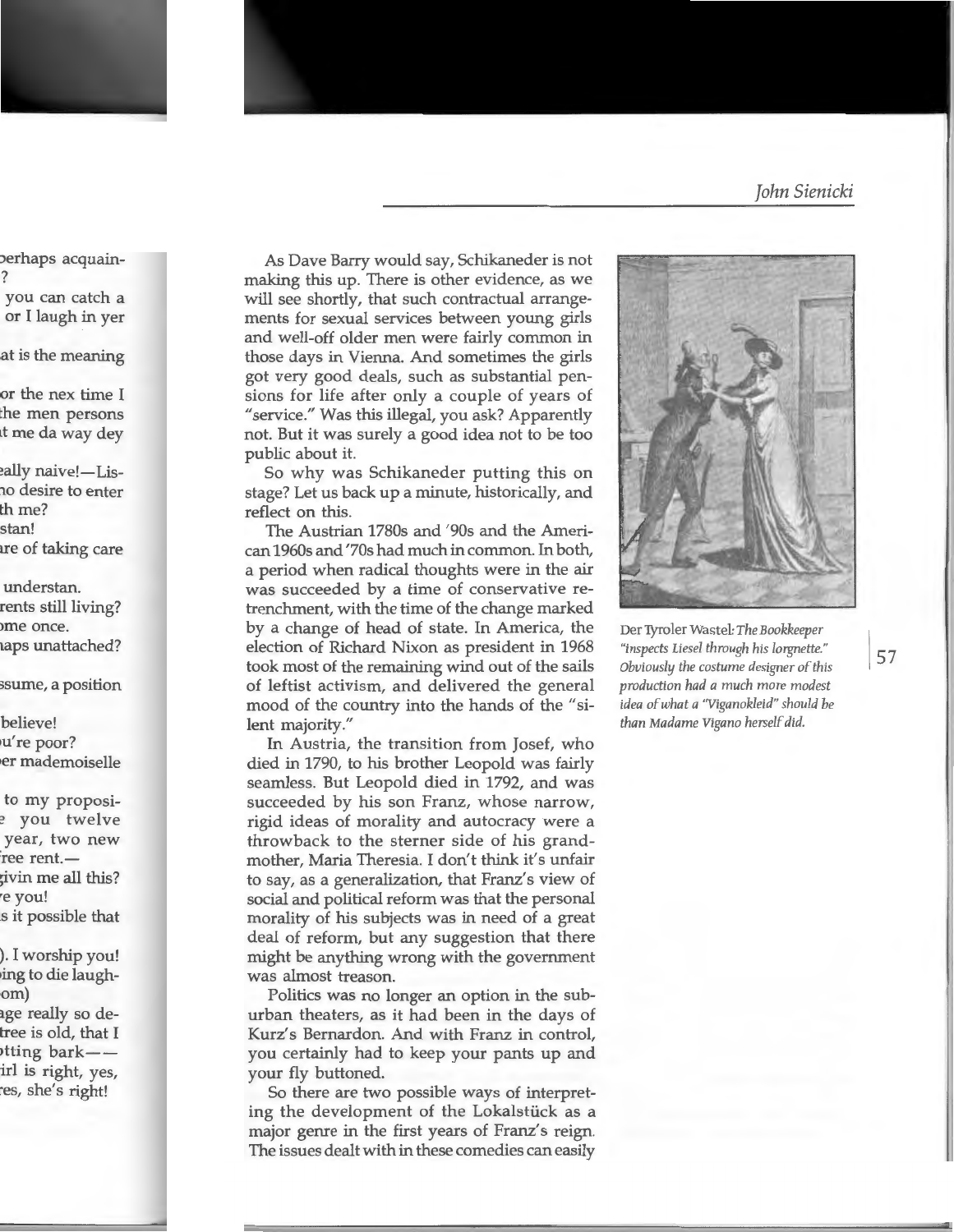be seen as issues of personal morality. The failings that were highlighted in them were failings of individuals, not necessarily of a system-at least if you don't carry the argument too far. Those playwrights who still believed in the role of the Volkstheater as the conscience of Vienna may have been restricting themselves to those aspects of socio-political criticism that Franz would allow, that being somewhat better than nothing.

But on the other hand, they could have been using Schiller's formula. Maybe these playwrights calculated that the only way to get anything like that earthy Hanswurst touch, that sense of common-sense reality, back into the theater while Franz was watching was to portray the Hanswurstian sides of Vienna life as they look when taken to excess, as abuses.

More plainly said, the only way they could get sex back onto the stage, under Franz, was by saying they were against it. But many of Schikaneder's best customers might have been quite dismayed if his play had led to an effective campaign for reform of this particular practice. Schikaneder may have lost a fair amount of sleep trying to estimate the long-term effect of this scene, positive or negative, on his box-office receipts.

But beyond a doubt, the second great writer of Lokalstiicke was serious about reform.

The title of one of the Leopoldstadt's new plays in 1801, *Der Zwirnhiindler aus Oberosterreich,* 

seemed to promise a very silly evening. Linz, the capital city of Oberösterreich (Upper Austria), which is the province up the Danube from Vienna, was important to the Viennese theater, as a source of country bumpkins. People from Oberösterreich have comical names, like Schicklgruber. (A century later, there would still be country bumpkins from Linz in Vienna, such as, the one whose father had changed that family name to Hitler.) And the profession of Zwirnhändler was a respectable one-a Zwirnhändler, literally a "string merchant," is a seller of materials that can be woven into cloth-but it certainly sounds funny with that "zw" in it.

But no. This show was only a comedy, legally, because it doesn't end tragically. What humor there is in it is more cynical than amusing.

However, audiences loved it. It quickly became a classic, as did its author, whoever he was. His name was withheld when he began his second career as a writer because he had a day job as a government official.

Eventually it was revealed that his name was Ferdinand Kringsteiner. He was certainly the best Viennese playwright of his decade. At the end of that decade, he died, much too young, of the Wiener Krankheit-the "Vienna" sickness," lung disease—like Philipp Hafner, and Kaiser Josef, and so many others.

In the *Zwirnhiindler* we find sexual harassment, in something close to its modern form, almost two centuries before the term became popular. The difference is that the harassment occurs by proxy, because women did not work in government offices in old Vienna. (Not even under Maria Theresia.) Franz Trammer's fiancée didn't have to put up with lewd comments all day on the job. It's not Josephine's own career that is at stake, but that of her future husband. But the core of the idea of sexual harassment in its most blatant form—sex as a condition of advancement- is laid out in no uncertain terms.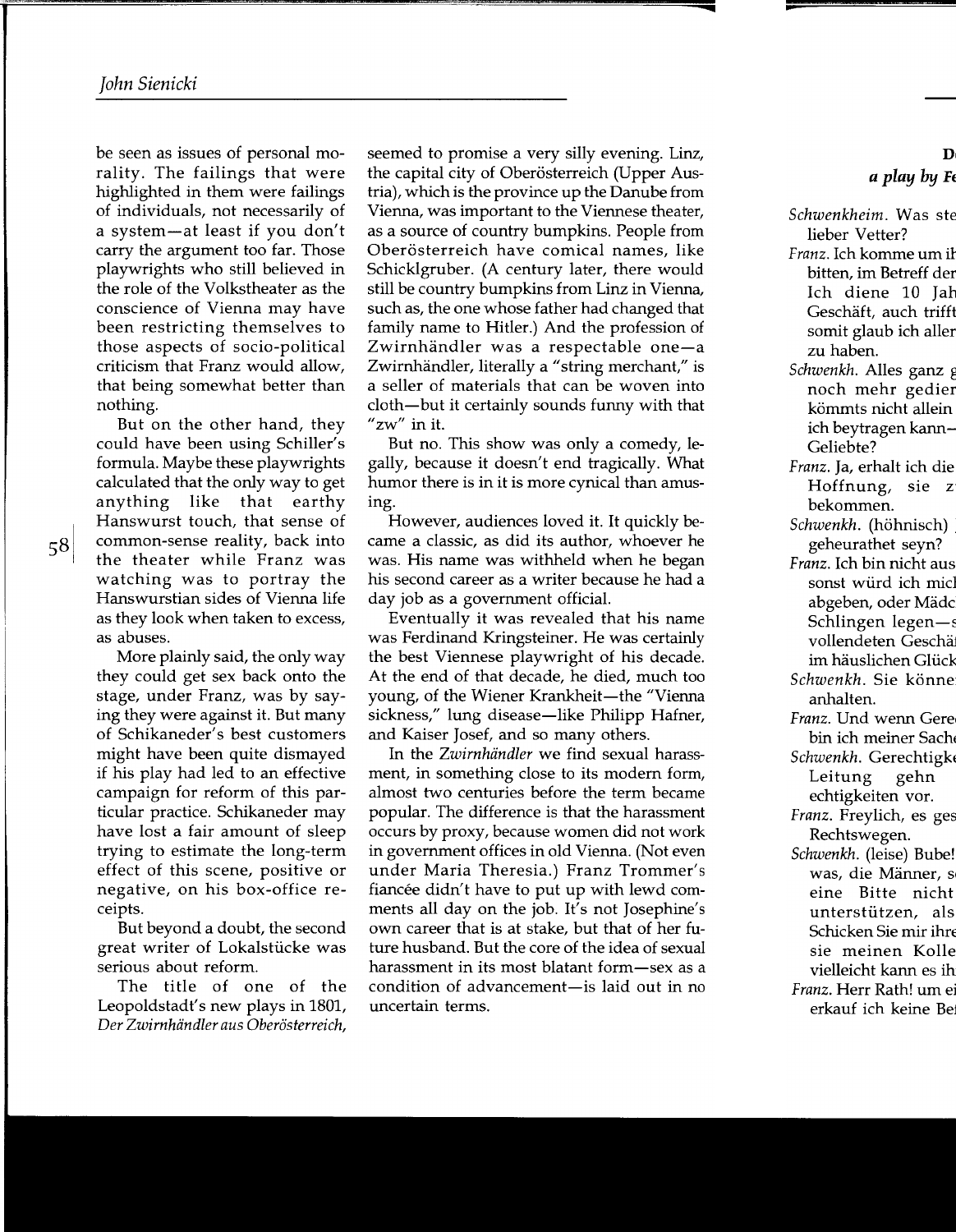#### **Der Zwimhandler aus Oberosterreich**  *a play by Ferdinand Kringsteiner (r8m) Act Two, scenes 4-5*

- *Schwenkheim.* Was steht zu Diensten, lieber Vetter?
- Franz. Ich komme um ihre Fürsprache zu bitten, im Betreff der erledigten Stelle. Ich diene 10 Jahre, kenne das Geschaft, auch trifft mich die Reihe, somit glaub ich allerdings Ansprüche zu haben.
- *Schwenkh.* Alles ganz gut! aber es giebt noch mehr gediente Leute, auch kömmts nicht allein auf mich an, was ich beytragen kann-Sie haben ja eine Geliebte?
- Franz. Ja, erhalt ich die Stelle, so hab ich Hoffnung, sie zum Weibe zu bekommen.
- *Schwenkh.* (hohnisch) Ja, muB es denn geheurathet seyn?
- Franz. Ich bin nicht aus der großen Welt, sonst wiird ich mich mit Buhldirnen abgeben, oder Mädchen und Weibern Schlingen legen-so find ich nach vollendeten Geschäft nur Erhohlung im häuslichen Glück.
- *Schwenkh.* Sie können um die Stelle anhalten.
- Franz. Und wenn Gerechtigkeit handelt, bin ich meiner Sache gewiB.
- *Schwenkh.* Gerechtigkeit? Unter meine Leitung gehn keine Ungerechtigkeiten vor.
- Franz. Freylich, es geschieht Alles von Rechtswegen.
- *Schwenkh.* (leise) Bube! (laut) Wissen sie was, die Männer, sehen sie, können eine Bitte nicht so griindlich unterstützen, als die Weiber-Schicken Sie mir ihre Geliebte, ich will sie meinen Kollegen vorstellen, vielleicht kann es ihnen glücken-
- Franz. Herr Rath! um einen solchen Preis erkauf ich keine Beförderungen.
- *Schwenkheim.* How can I be of service, dear cousin?
- Franz. I come to ask you to speak for me, with regard to the vacant position. I have served ten years, I know the business, and besides it is my turn, so I believe I certainly have claims on it.
- *Schwenkh.* All very good! but there are people who have served longer, and besides, I can assist, but it is not up to me alone-You do have a girl friend?
- Franz. Yes. If I obtain the position, I have hopes that she will become my wife.
- *Schwenkh.* (mockingly) So, must there then be a marriage?
- Franz. I am not from the world of the great ones. If I were, I would go around with mistresses, or lay traps for girls and women-but after business is done I find refreshment only in domestic bliss.
- *Schwenkh.* There are ways you can apply for this position.
- Franz. And if justice rules here, I am certain of my cause.
- *Schwenkh.* Justice? Under my management no injustices happen.
- Franz. Of course, everything is according to the law.
- *Schwenkh.* (aside) You little jerk! (aloud) You know something, a man, you see, can not support a petition with everything he has, as a woman can-Send your girl friend to me, I will introduce her to my colleagues, perhaps that will bring you success-
- Franz. Mr. Councillor! for such a price I will buy no advancement.
- *Schwenkh.* It never happens any other way-one must observe certain modern maxims-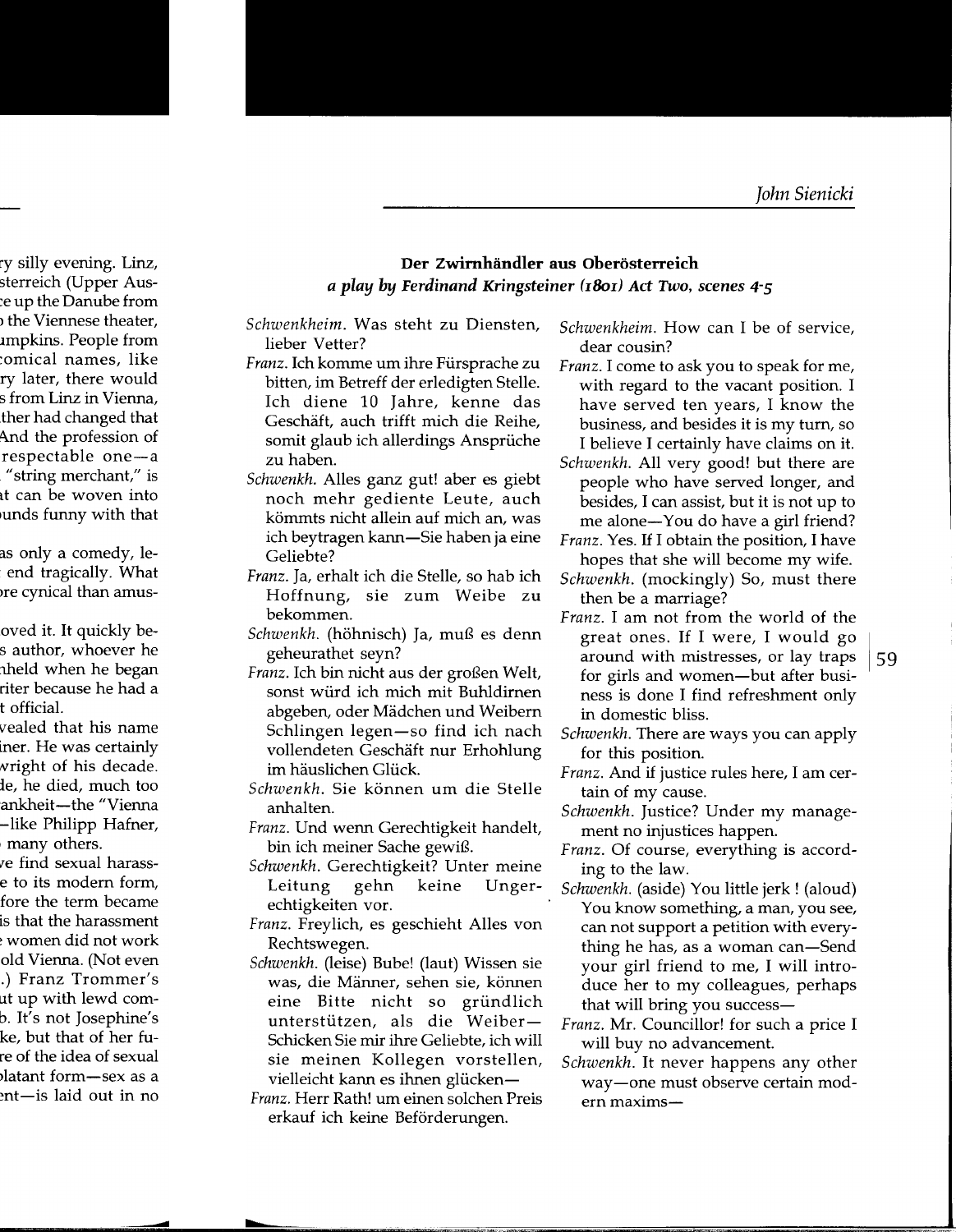- Schwenkh. Es geht nun einmal nicht Franz. Which I presume I could best learn anders-man muß gewisse moderne Maximen beobachten-
- Franz. Die ich wohl hier am besten lernen könnte?
- Schwenkh. Junger Mann! mit der Franz. Nowhere? really nowhere? OK-Dreustigkeit werden sie nicht reusiren-davor steh ich-
- Franz. Nicht? wirklich nicht? Nun gutdas sah ich voraus. Sie zwingen mich also, mein Recht anderwarts zu suchen. Ich ruhe nicht, und sollt ich bis vor dem Fürsten kommen. Ich will ihm die Rotte entlarven, die die Gewalt, die er ihr ihm Dinge entdecken, wozu sie wahrlich nicht lachen werden.
- *Schwenkh.* (verlegen) Moderieren sie sich-
- Franz. (in der Folge immer heftiger) O daß ich laut genug rufen könnte, die ganze Welt sollt es wissen, daß sie ein Nichtswürdiger sind. Ich habe Beweise, das Geschrey der Unterdrückten, das Jammern der Betrogenen wird mich unterstützen, und ich will ihnen eine Musik vorspielen, worüber sie die Sinne verlieren werden. Wer brachte den Sekretar Werner vom Brod, als sein Weib ehrlich genug war, ihren teuflichen Vorschlagen zu widerstehn? wer verhalf ihm zur Vestung? wer machte die Kinder zu trostlosen Waisen? Ha, es würkt! Herr Rath, ich erhalte, was mir vor Gott und der Welt *Schwenkh.* We're having a hot day today! gebührt, oder sie üben an mir den letzten Bubenstreich aus! (schnell ab)
	- *Schwenkh.* Das giebt heute einen heißen Tag! Impertinenzen von allen Seiten! aber ich will den Burschen demüthigen, daß er in Zukunft einen Mann meines Gleichen gewiß mit den sekanten Wahrheiten verschont.-Verklagen willst du mich? Cute Junge! Eh ich stürze, ist dein Glück schon in Trümmern.
- here?
- *Schwenkh.* Young man! with impudence you will get nowhere-I would stay far away from-
- I expected that. So you force me to look elsewhere for my rights. I will not rest, even if I am brought up before the Prince. I will unmask for him the gang that misuses so scandalously the power he gave them-I will reveal things to him that you truly won't be able to laugh off.
- gab, so schändlich mißbraucht—ich will Schwenkh. (unsure of himself) Moderate yourself-
	- Franz. (more and more vehement as he goes on) Oh, if I could call out loud enough, the whole world would know that you are a worthless villain. I have evidence, the cries of the oppressed, the despair of the victimized will support me, I will play you a tune that will make you lose your senses. Who was it who took away the livelihood of Secretary Werner, when his wife was honorable enough to resist your devilish proposals? Who drove him into jail? Who made his children desperate orphans? Ha, it's working! Mr. Councillor, I will get what, before God and the world, I am entitled to, or the dirty trick you use on me will be your last! (exits quickly)
	- Impertinence from all sides! but I will humble that young fellow, so that in the future he will spare men of my standing the annoyance of his little truths.—Denounce me, will you? Oh, my good youth! Long before I fall, your luck will be in ruins.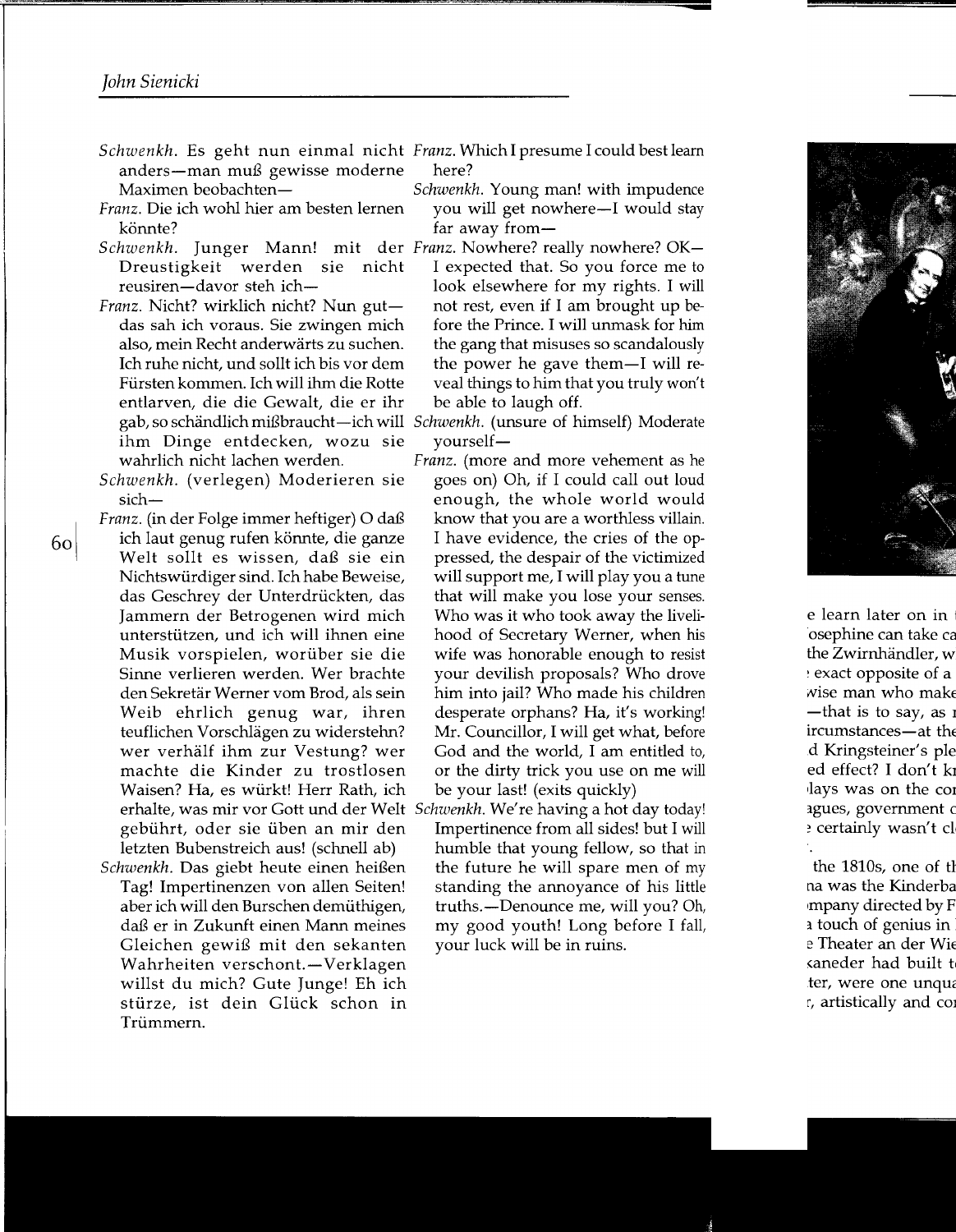

*Ferdinand Raimund !I790·I8J6), perhaps Vienna's greatest comic actor; as he looked in rea/life, but apotheosized and romanticized by a typically 19th·century background.* 

We learn later on in the story, by the way, that Josephine can take care of herself quite well. And the Zwirnhändler, who is Franz's rich uncle, is the exact opposite of a bumpkin. He is a good and wise man who makes everything come out right—that is to say, as right as possible under the circumstances—at the end.

Did Kringsteiner's pleas for reform have the desired effect? I don't know what the effect of his plays was on the conduct of one set of his colleagues, government officials. But the theater scene certainly wasn't cleaned up. On the contrary.

In the 1810s, one of the artistic highlights of Vienna was the Kinderballett, the children's ballet company directed by Friedrich Horschelt, who had a touch of genius in him. Horschelt's shows at the Theater an der Wien, the fancy showplace Schikaneder had built to replace the Freihaus Theater, were one unqualified success after another, artistically and commercially.

But in 1821 the company was disbanded, at the request of Kaiser Franz's government. It seems that too many men had been using the Kinderballett as a hunting ground, for fresh young sexual talent.

And just before that, in 1820, there had been a big scene at the Leopoldstadt that wasn't in the script. Ferdinand Raimund, one of the greatest of all Volkstheater actors, and soon to become one of its greatest playwrights as well, married one of his best partners, the actress Louise Gleich. But the happiness of their marriage was doomed even before it started, as Raimund apparently found out some things about Louise Gleich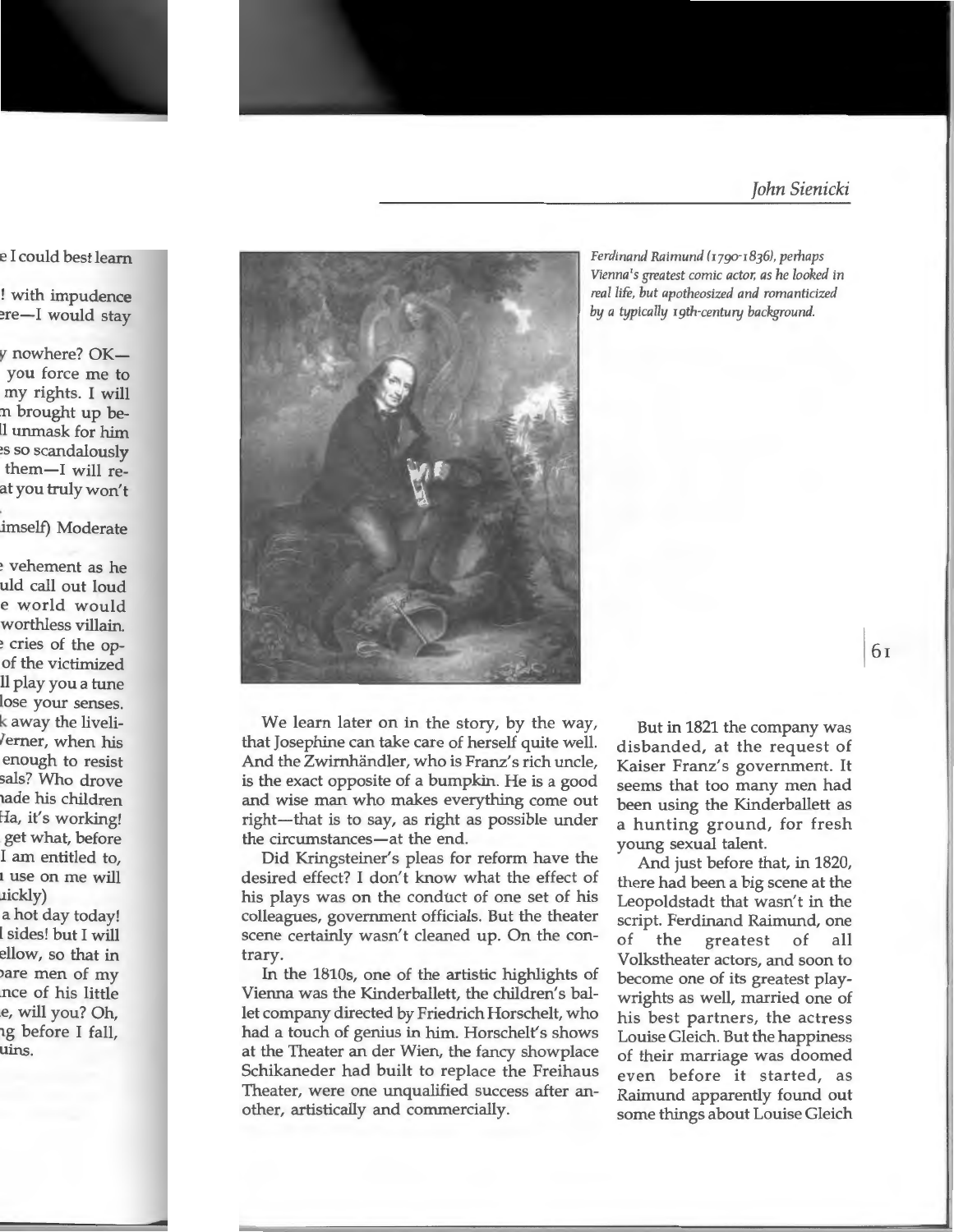

Der 'I)rroler Wastel: *Beware ofWastel's hearty handshake!* 

just before the ceremony such as that after their engagement, Louise had become involved in a sexual relationship with a very prominent aristocrat, Prince Alois Wenzel Kaunitz, the grandson of Maria Theresia's famous minister of foreign affairs. They went through with the ceremony, but Raimund may have slept more nights with Louise before they were married than after. The two of them continued to play together on the stage of the Leopoldstadt for a while, but after they were legally separated (there being no divorce in Catholic Austria) in 1822, Louise soon went her own way.

These two scandals turned out to be closely related. Later in 1822, Kaunitz was arrested, and his entire way of life was investigated by the police and the courts.

Kaunitz had, over the previous 30 years or so, signed an unbelievable number of young women to sexual contracts of exactly the kind depicted in *Der Tyroler Wastel.* And part of his defense was that it was wrong to single him out because several of his friends among the rich and famous were doing much the same.

The findings were staggering, but one big problem with the case was that Kaunitz had broken no law. He didn't rape or abduct anyone. Statutory rape was not yet a concept in Vienna. The terms of each contract had been fulfilled by both parties. So it was decided that most of the records of the case would be sealed to protect both the innocent and the guilty, and Kaunitz was strongly advised to leave the Habsburg lands and never come back.

These records became unsealed after World War II, at which point scholars learned the extent to which the theater world of Vienna had been involved with Kaunitz. Many of his young women had been recruited from the Kinderballett. And every actress Raimund ever had any sort of fling with was in Kaunitz's catalogue-including, obviously, Louise Gleich.

In fact, there were letters in the files that showed that Louise's father, Josef Alois Gleich, who was himself one of the great playwrights of the Volkstheater, had carried on negotiations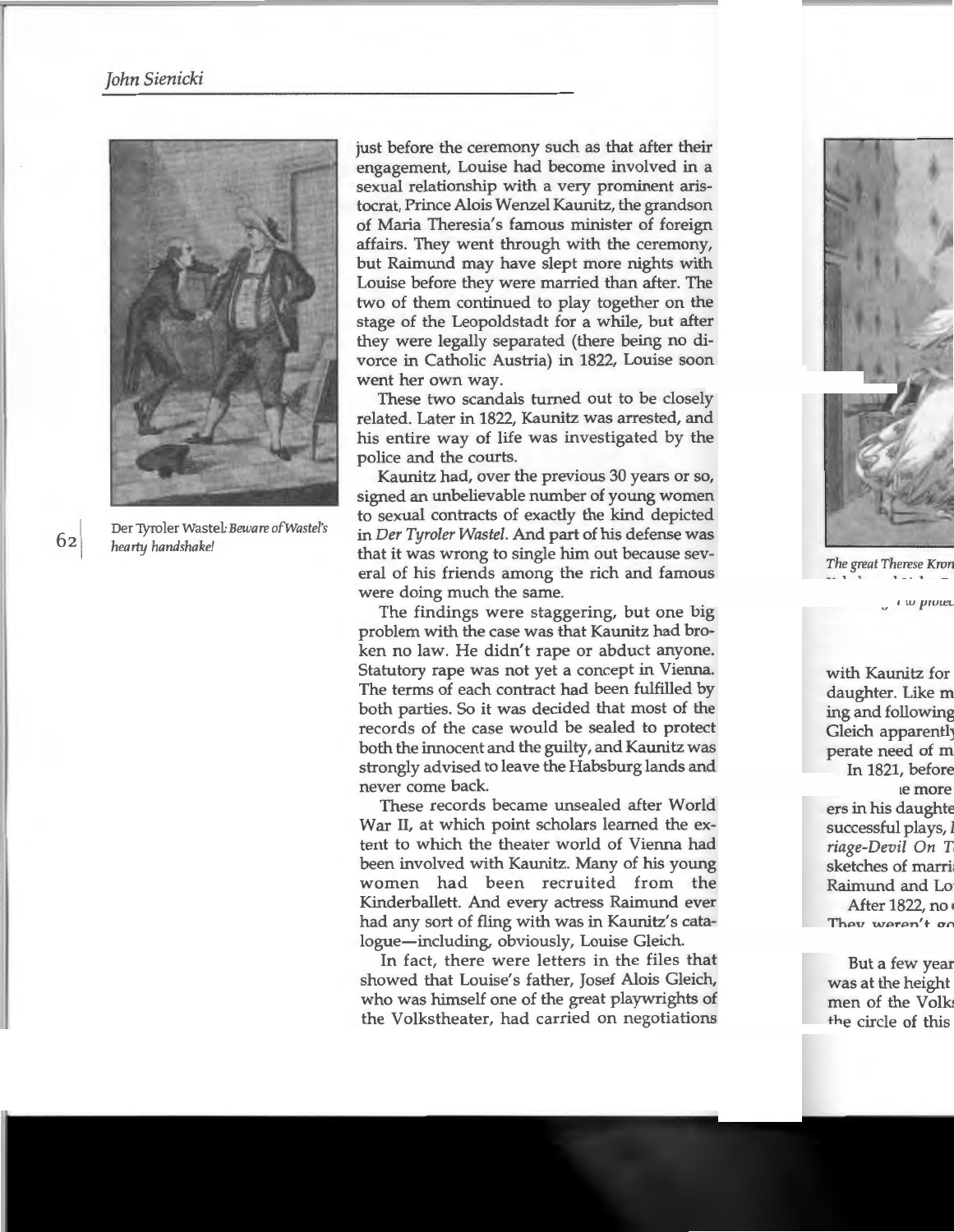

*The great Therese Krones !1eft) as Luise and Raimund (right) as her father; in Adolf Bauerle's* r827 *parody of*  Kabale und Liebe. *Ferdinand's father has come to take him home. The names in Schiller's play have not been changed to protect the innocent.* 

with Kaunitz for several years about leasing his daughter. Like many Viennese in the years during and following the Napoleonic Wars, the elder Gleich apparently was, more than once, in desperate need of money to pay off his debts.

In 1821, before the Kaunitz case broke, Gleich made some more money from the interest of others in his daughter's sex life, with one of his most successful plays, *Der Eheteufel auf Reisen (The Marriage-Devil On Tour).* It was a series of comic sketches of marriages· gone spectacularly wrong. Raimund and Louise starred in it, of course.

After 1822, no one wrote a play about Kaunitz. They weren't going to touch that subject any more.

But a few years later, in 1827, when Raimund was at the height of his fame, another of the great men of the Volkstheater, Adolf Bauerle, closed the circle of this paper with a virtuoso writing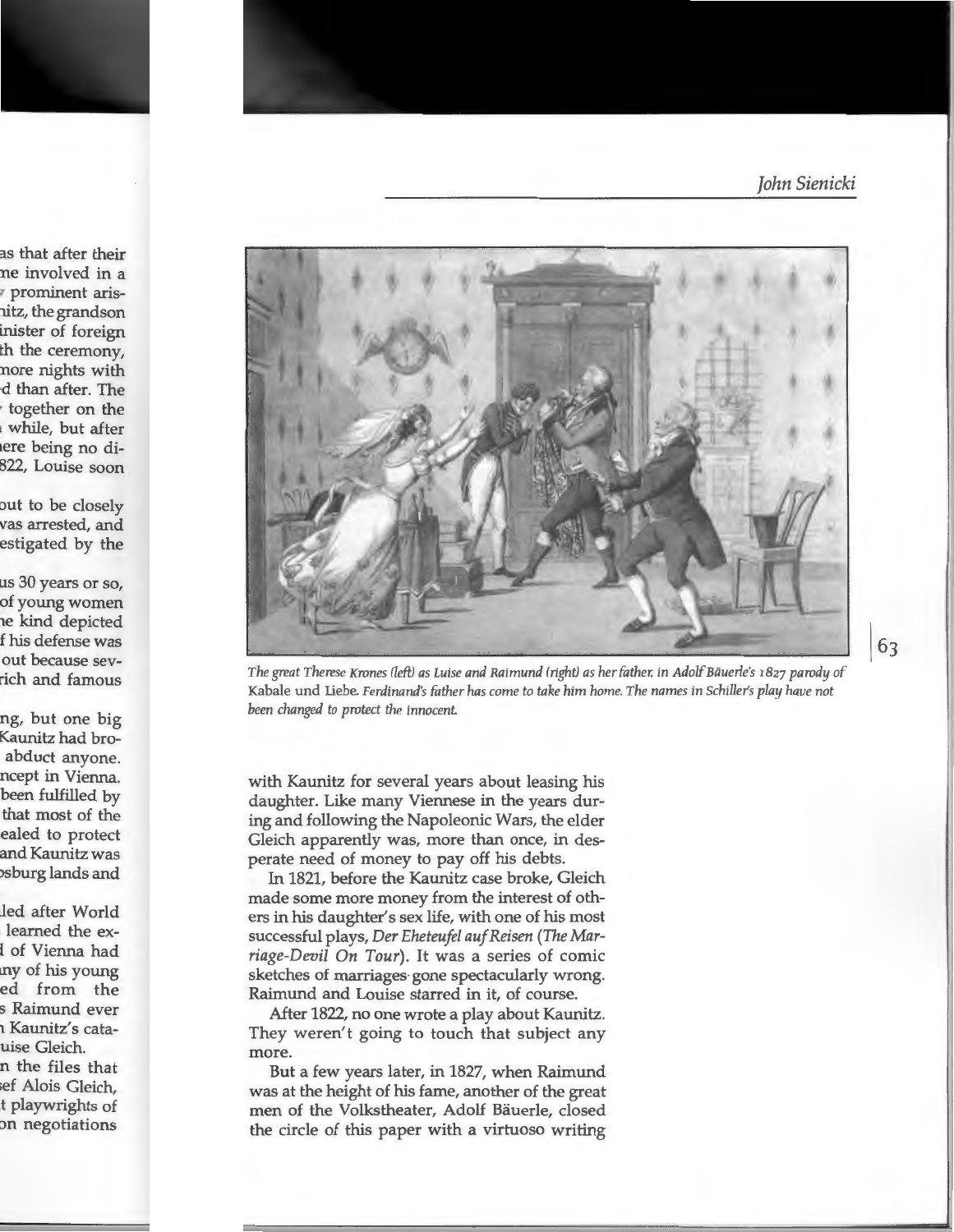

*Raimund in his first great role, as the street fiddler Adam Kratzer/ in* Die Musikanten am Hohen Markt (IBis), *written for him by his futu re father-in-law, josef Alois Gleich. He would take up the violin again in Bauerle's version* ofKabale und Liebe, *when Raimund would be asked to play the part of. so to speak, his own fatherin-law* 

performance, an elaborate parody of Schiller's *Kabale und Liebe.* The theater fans of Vienna were reminded, several times, that the names of Raimund and his bride were, in fact, Ferdinand and Louise. The part of Luise's father was played by Raimund himself, who could afford to look back and laugh, since he was now happily living with the true love of his life, who was not an actress. Bauerle works into the plot elements that are recognizably taken from Raimund's roles in a couple of Gleich's most famous plays.

That's the case study. There's the evidence. I'm not going to draw any conclusions. It's all too complicated for me.

One long-term effect of these plays was that they virtually disappeared. After it faded out, and was eclipsed by operetta, in the course of the 19th century, the Vienna Volkstheater tradition did not become an important page in history books. There must be something about this style that many people don't want to remember.

As for long-term effect on the sexual habits of the Viennese, it seems as if every year or so, these days, there's another big story about another big bust by the police, as they uncover another ring of men who have been importing young girls from Eastern Europe to serve the sexual desires of their more prosperous neighbors in the West.

And as for the question of why these sex scenes were written, and why they were produced, and why audiences paid money to see them, my most perceptive Viennese informant once informed me, in his most cynical Kringsteiner manner, that there is no word in Austrian German for "conflict of interest."